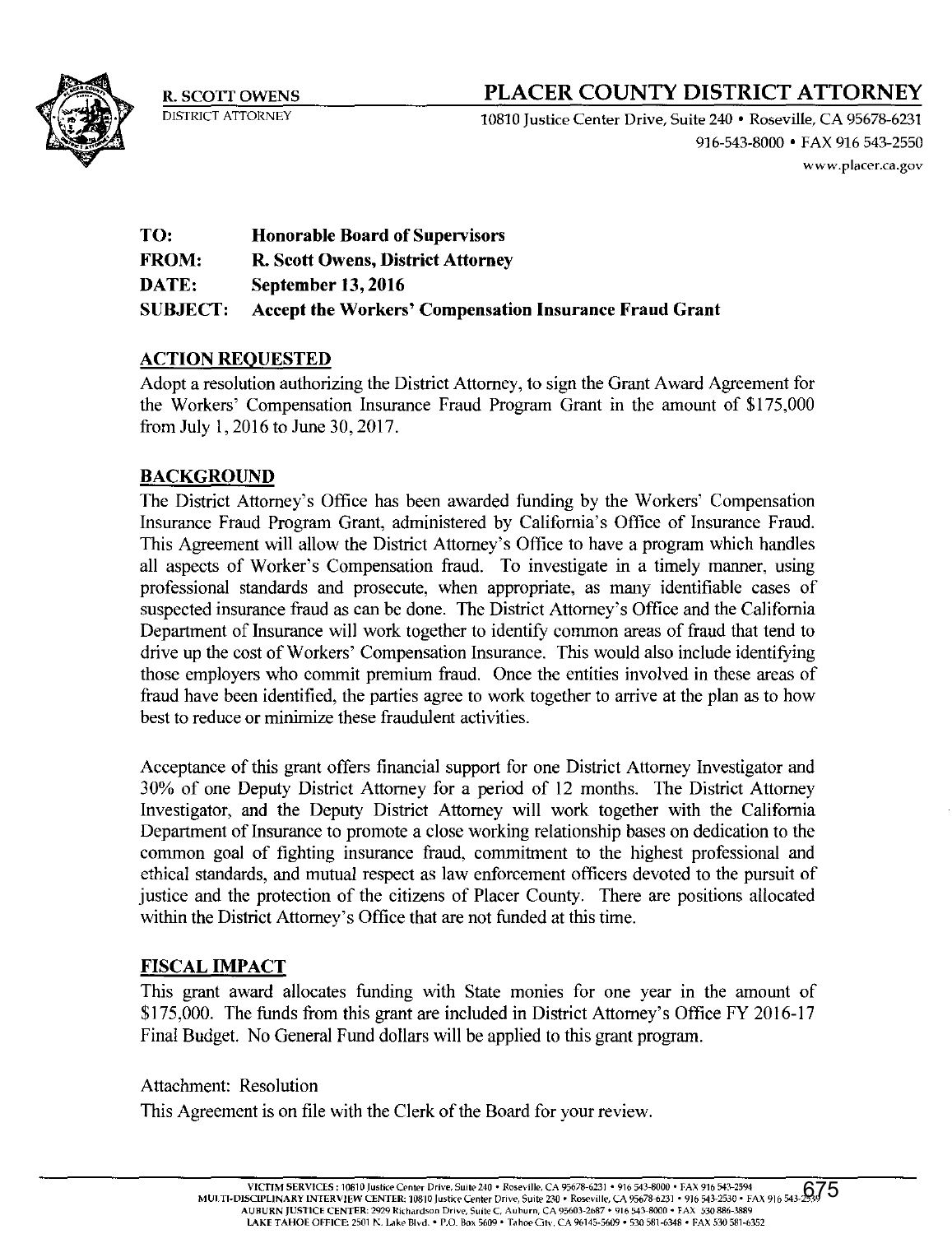# **Before the Board of Supervisors County of Placer, State of California**

#### **In the matter** of:

A RESOLUTION AUTHORIZING Resolution No.: A RESOLUTION AUTHORIZING R. SCOTT OWENS, DISTRICT ATTORNEY, TO SIGN, ON BEHALF OF THE BOARD OF SUPERVISORS, AN AGREEMENT BETWEEN THE WORKER'S COMPENSATION FRAUD PROGRAM AND THE COUNTY OF PLACER

The following Resolution was duly passed by the Board of Supervisors of the County of

Placer at a regular meeting held\_\_\_\_\_\_\_\_\_\_\_\_\_\_\_\_\_\_\_\_\_\_\_\_\_\_\_\_\_\_\_\_\_\_, by the following

vote on roll call:

Ayes:

Noes:

Absent:

Signed and approved by me after its passage.

Chair, Board of Supervisors

Attest:

Clerk of said Board

WHEREAS, the District Attorney desires to undertake a certain project designated as the Worker's Compensation Fraud Program, administered by the California Department of Insurance (hereinafter referred to as CDI). The program services are primary to provide funding for enhancing investigation and prosecution of workers" compensation insurance fraud cases; and